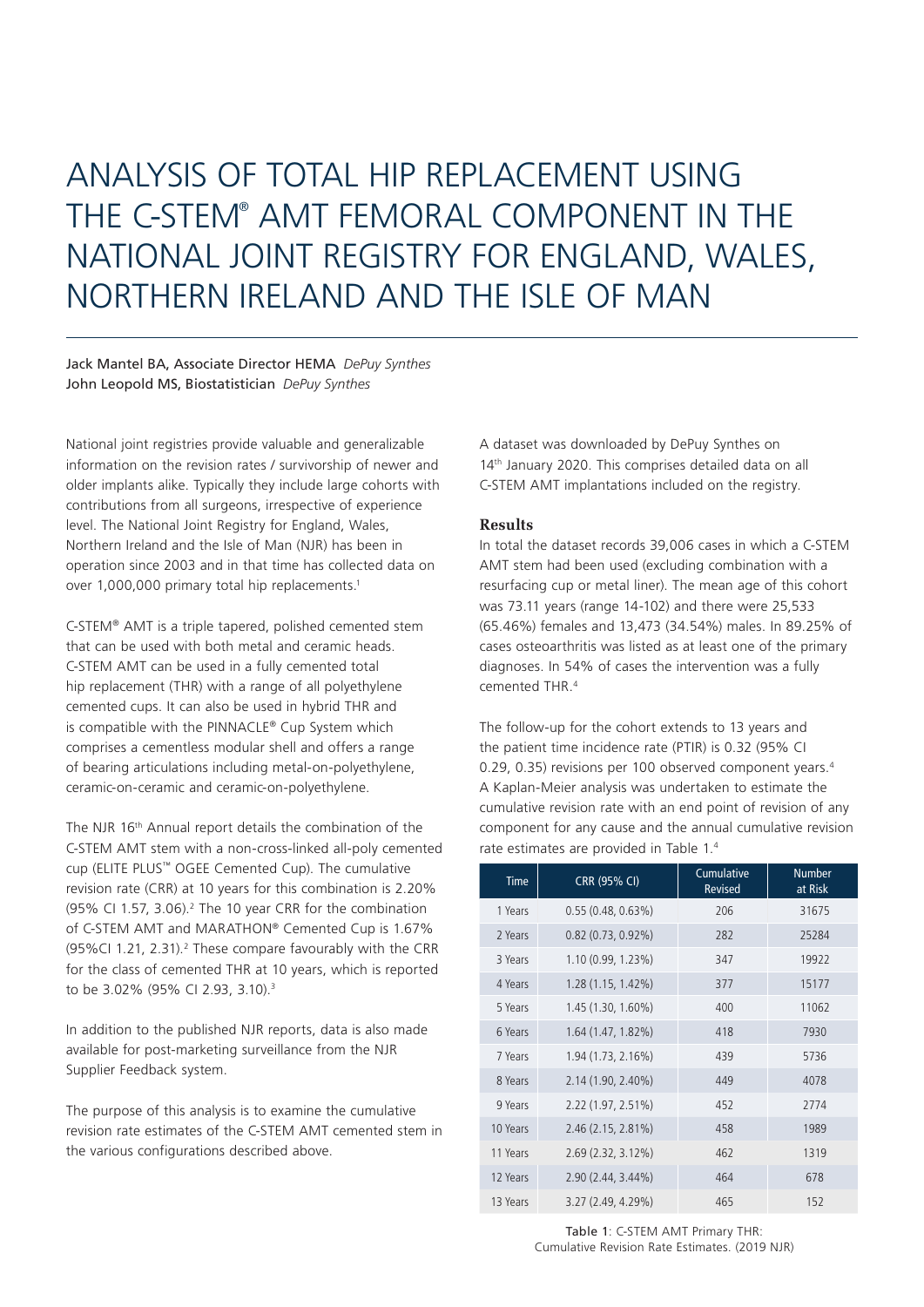|                                                     | N     | Revised | Revisions/100 Obs. Years | <b>Cumulative Revision Rate</b> | Closest Comparative Class <sup>3</sup> |                    |
|-----------------------------------------------------|-------|---------|--------------------------|---------------------------------|----------------------------------------|--------------------|
| Group                                               |       |         |                          |                                 | Rate                                   | <b>Description</b> |
| ALL C-STEM AMT                                      | 39006 | 465     | 0.32(0.29, 0.35)         | $10yr - 2.46\% (2.15, 2.81\%)$  | 10yr - 3.02% (2.93, 3.10%)             | All Cemented       |
| C-STEM AMT + ELITE PLUS<br>Cemented Cups            | 8523  | 131     | 0.27(0.23, 0.32)         | 10yr - 2.44% (2.00, 2.98%)      | 10yr - 3.02% (2.93, 3.10%)             | All Cemented       |
| C-STEM AMT + MARATHON<br><b>XLPE Cemented Cups</b>  | 11852 | 104     | 0.29(0.24, 0.35)         | 10yr - 2.12% (1.43, 3.14%)      | 10yr - 3.02% (2.93, 3.10%)             | All Cemented       |
| C-STEM AMT + PINNACLE<br>$\left(\neq$ metal liners) | 14850 | 171     | 0.35(0.30, 0.41)         | 10yr - 2.47% (1.91, 3.18%)      | 10yr - 3.51% (3.38, 3.65%)             | All Hybrids        |
| C-STEM AMT + PINNACLE<br>Ceramic on Ceramic         | 1553  | 24      | 0.27(0.17, 0.39)         | $10yr - 2.53\% (1.63, 3.93\%)$  | 10yr - 2.77% (2.52, 3.04%)             | $Hybrids + (CoC)$  |
| C-STEM AMT + PINNACLE<br>Metal on Standard Poly     | 419   | 10      | 0.29(0.14, 0.49)         | 10yr - 2.77% (1.39, 5.47%)      | 10yr - 3.31% (3.16, 3.48%)             | $Hybrids + (MoP)$  |
| With PINNACLE Metal on<br>X-Linked Poly             | 7459  | 88      | 0.39(0.31, 0.47)         | 10 yr - 2.16% (1.47, 3.15%)     | 10yr - 3.31% (3.16, 3.48%)             | $Hybrids + (MoP)$  |

Table 2: C-STEM AMT Primary THR: Cumulative Revision Rate Estimates and Patient Time Incidence rates by bearing option. (2019 NJR).<sup>4</sup> Most applicable class rates selected from 2019 NJR.<sup>3</sup>

## **Conclusion**

The C-STEM AMT cemented femoral stem presents a 2.46% (2.15, 2.81%) estimated cumulative revision rate at 10 years on the NJR. This is in line with the 3.02% (2.93, 3.10%) 10 year revision rate detailed for the class of cemented THR,<sup>3</sup> despite the fact that in over 45% of cases the C-STEM AMT stem was used with a cementless acetabular component. The combination of C-STEM AMT with PINNACLE presents a 2.47% (1.91, 3.18%) estimated cumulative revision rate at 10 years. This appears to be significantly lower than the 10 year CRR for the Hybrid class, which is 3.51% (3.38-3.65). All other comparisons were found to be similar to the relevant class data. C-STEM AMT demonstrates reliable performance regardless of the acetabular design and bearing materials selected.